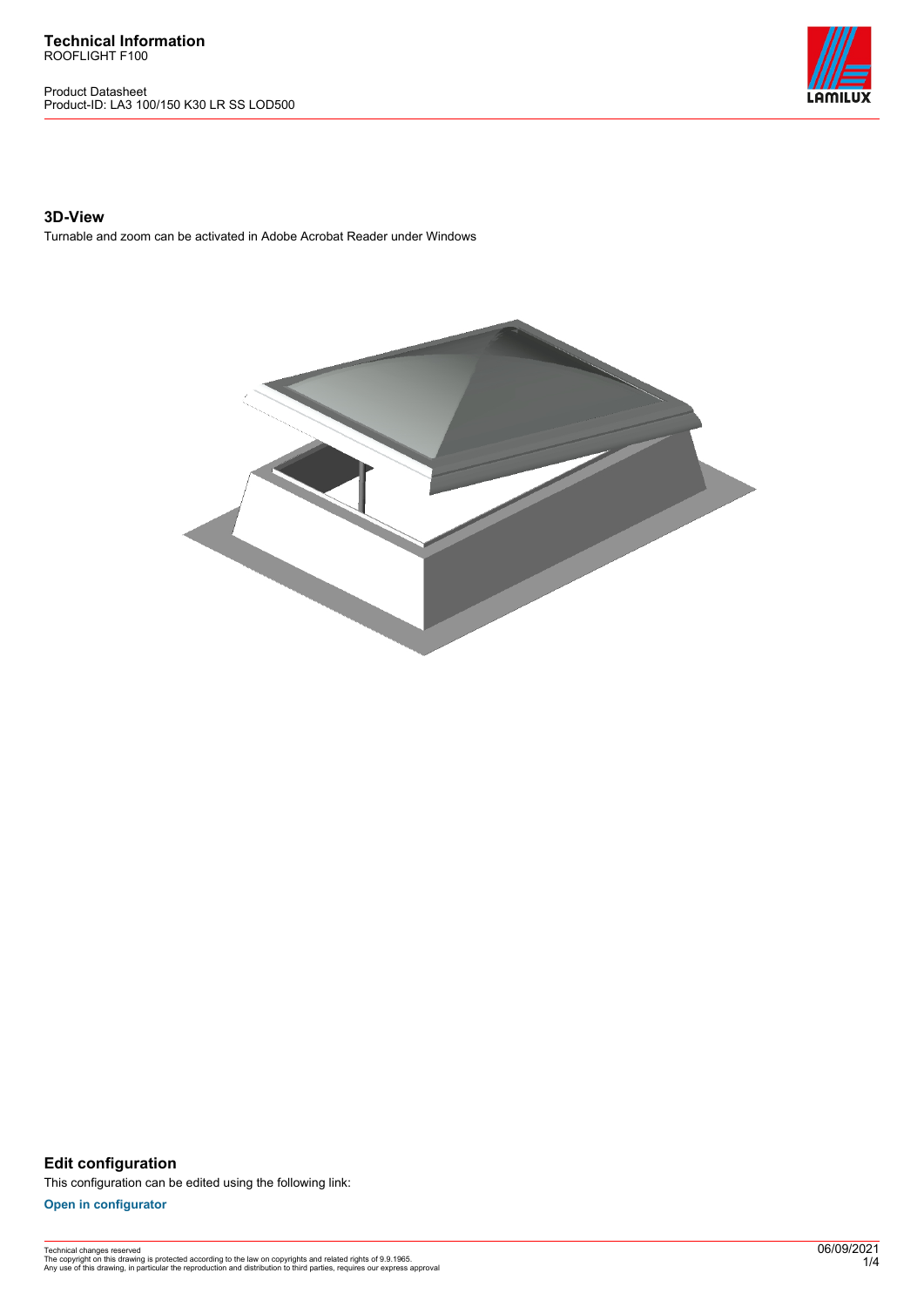

## **Product Features**

| <b>Attribute</b>                               | <b>Value</b>                                       |
|------------------------------------------------|----------------------------------------------------|
| <b>ROOFLIGHT F100</b>                          |                                                    |
| product ID                                     | LA3 100/150 K30 LR SS LOD500                       |
| level of detail                                | <b>LOD 500</b>                                     |
|                                                | lower LOD value = simplified selection and reduced |
|                                                | geometry                                           |
| <b>UPPER PART</b>                              |                                                    |
| order size, top roof edge size (OKD) [cm]      | 100 / 150                                          |
| clear dimension (LM) [cm]                      | 82 / 132                                           |
| exit hatch                                     | no exit hatch                                      |
| glazing                                        |                                                    |
| heat transition Ut [W/m <sup>2</sup> K]        | $1.8 - 2.0$                                        |
| material                                       | dome plastics                                      |
| transparency                                   | opal                                               |
|                                                | triple glazing                                     |
| <b>UPSTAND</b>                                 |                                                    |
| type of upstand                                | GRP upstand                                        |
| height [cm]                                    | 30                                                 |
| features                                       |                                                    |
| better heat insulation upstand                 | no                                                 |
| suspension lip for storage of the roof line    | no                                                 |
| PVC rail                                       | no                                                 |
| heat insulated foot flange                     | no                                                 |
| <b>DRIVE</b>                                   |                                                    |
| smoke lift                                     | no                                                 |
| type of drive                                  | 230 V                                              |
| type of drive                                  | spindle drive                                      |
| lifting height of the drive [mm]               | 300                                                |
| YOUR CONFIGURATION HAS THE FOLLOWING QUALITIES |                                                    |
| OKD width                                      | 100 cm                                             |
| <b>OKD length</b>                              | 150 cm                                             |
| LM width                                       | 82 cm                                              |
| LM length                                      | 132 cm                                             |
| height of upstand                              | 30 cm                                              |
| thermal transition Ut                          | ca. 1.8 W/(m <sup>2</sup> K)                       |
| noise insulation level Rw,p                    | ca. 21 dB                                          |
| light transmission T                           | ca. 59 %                                           |
| energy transmission g                          | ca. 59 %                                           |
| opening devices                                | spindle drive                                      |
| lifting height                                 | 300 mm                                             |
| voltage                                        | 230 V                                              |
| product standard                               | <b>EN 1873</b>                                     |
| fall-through protection                        | no fall-through protection                         |
| construction material class upstand            | E (according to EN 13501-1)                        |
| construction material class glazing            | E, d0 (nach EN 13501-1)                            |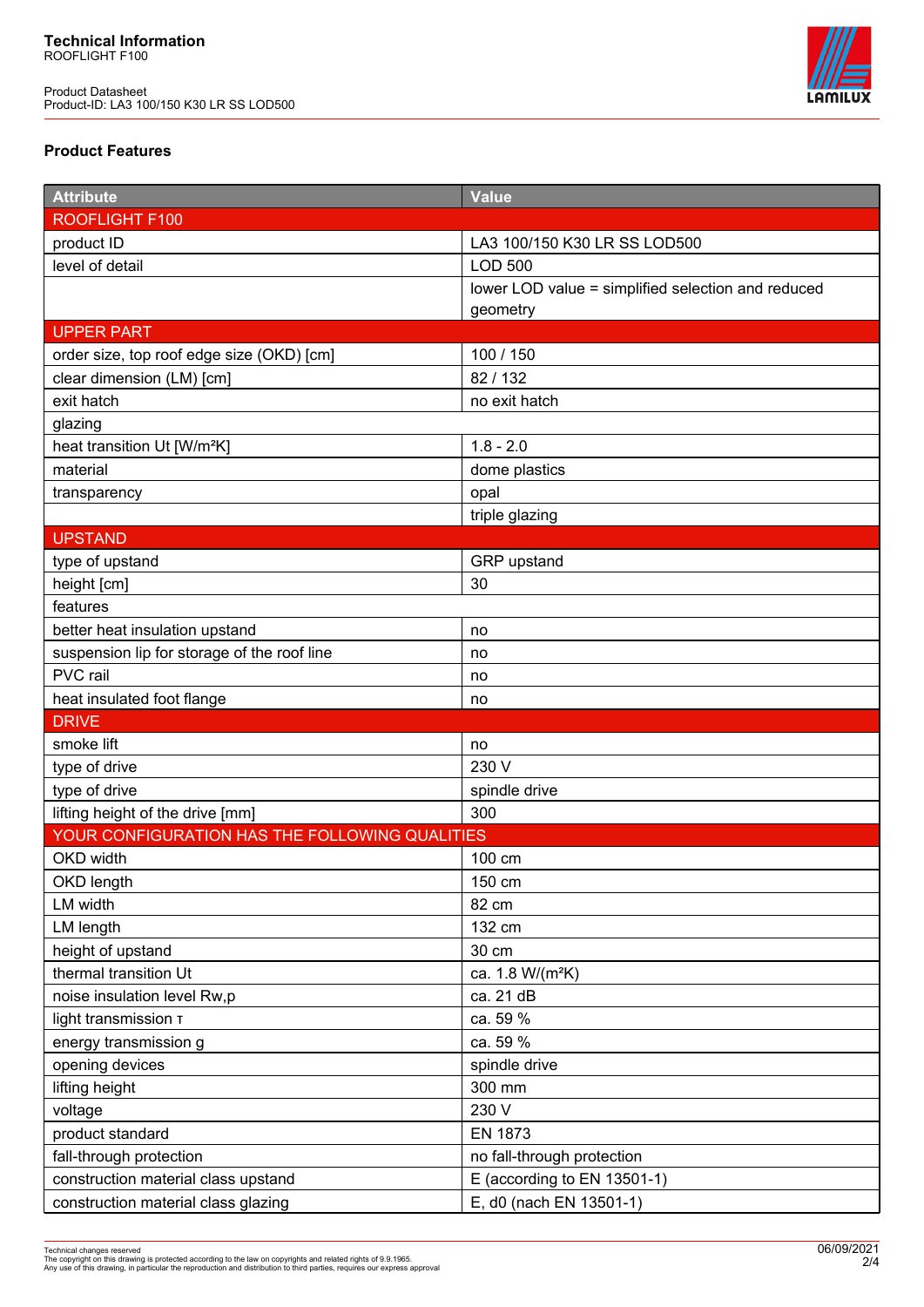Product Datasheet Product-ID: LA3 100/150 K30 LR SS LOD500



| <b>Attribute</b>      | /alue                              |
|-----------------------|------------------------------------|
| hail resistance class | HW5<br>(according to VKF standard) |